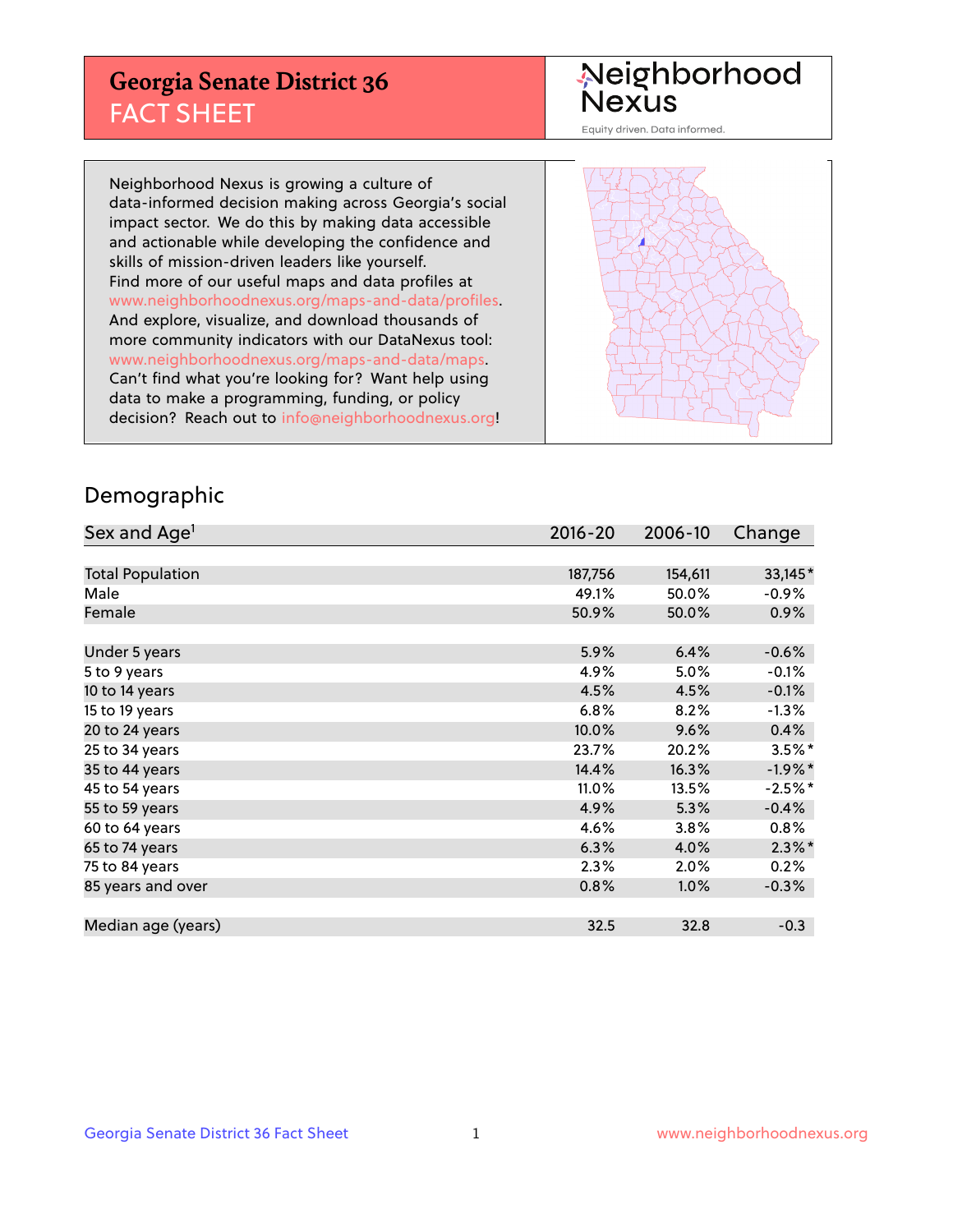## Demographic, continued...

| Race <sup>2</sup>                                            | $2016 - 20$ | 2006-10 | Change      |
|--------------------------------------------------------------|-------------|---------|-------------|
| <b>Total population</b>                                      | 187,756     | 154,611 | 33,145*     |
| One race                                                     | 95.9%       | 98.0%   | $-2.2%$ *   |
| White                                                        | 36.5%       | 31.7%   | 4.8%*       |
| <b>Black or African American</b>                             | 53.2%       | 58.9%   | $-5.8\%$ *  |
| American Indian and Alaska Native                            | 0.5%        | 0.2%    | 0.3%        |
| Asian                                                        | 3.8%        | 3.3%    | 0.5%        |
| Native Hawaiian and Other Pacific Islander                   | 0.0%        | 0.1%    | $-0.0%$     |
| Some other race                                              | 1.9%        | 3.8%    | $-2.0\%$ *  |
| Two or more races                                            | 4.1%        | 2.0%    | $2.2\%$ *   |
| Race alone or in combination with other race(s) <sup>3</sup> | $2016 - 20$ | 2006-10 | Change      |
| Total population                                             | 187,756     | 154,611 | 33,145*     |
| White                                                        | 40.0%       | 33.1%   | $6.9\%$ *   |
| <b>Black or African American</b>                             | 55.4%       | 60.1%   | $-4.7\%$ *  |
| American Indian and Alaska Native                            | 1.5%        | 0.8%    | $0.7%$ *    |
| Asian                                                        | 4.6%        | 4.0%    | 0.6%        |
| Native Hawaiian and Other Pacific Islander                   | 0.1%        | 0.1%    | 0.0%        |
| Some other race                                              | 2.9%        | 4.0%    | $-1.1%$     |
| Hispanic or Latino and Race <sup>4</sup>                     | $2016 - 20$ | 2006-10 | Change      |
| <b>Total population</b>                                      | 187,756     | 154,611 | 33,145*     |
| Hispanic or Latino (of any race)                             | 6.5%        | 7.5%    | $-1.0%$     |
| Not Hispanic or Latino                                       | 93.5%       | 92.5%   | $1.0\%$ *   |
| White alone                                                  | 33.7%       | 28.7%   | $5.0\%$ *   |
| <b>Black or African American alone</b>                       | 52.6%       | 58.3%   | $-5.7\%$ *  |
| American Indian and Alaska Native alone                      | 0.3%        | 0.2%    | 0.0%        |
| Asian alone                                                  | 3.7%        | 3.3%    | 0.4%        |
| Native Hawaiian and Other Pacific Islander alone             | 0.0%        | 0.1%    | $-0.1%$     |
| Some other race alone                                        | 0.5%        | 0.3%    | 0.2%        |
| Two or more races                                            | 2.8%        | 1.7%    | $1.1\%$ *   |
| U.S. Citizenship Status <sup>5</sup>                         | $2016 - 20$ | 2006-10 | Change      |
| Foreign-born population                                      | 14,093      | 13,774  | 319         |
| Naturalized U.S. citizen                                     | 44.9%       | 30.3%   | 14.6%*      |
| Not a U.S. citizen                                           | 55.1%       | 69.7%   | $-14.6\%$ * |
|                                                              |             |         |             |
| Citizen, Voting Age Population <sup>6</sup>                  | 2016-20     | 2006-10 | Change      |
| Citizen, 18 and over population                              | 147,759     | 116,233 | 31,526*     |
| Male                                                         | 48.8%       | 49.7%   | $-0.9%$     |
| Female                                                       | 51.2%       | 50.3%   | 0.9%        |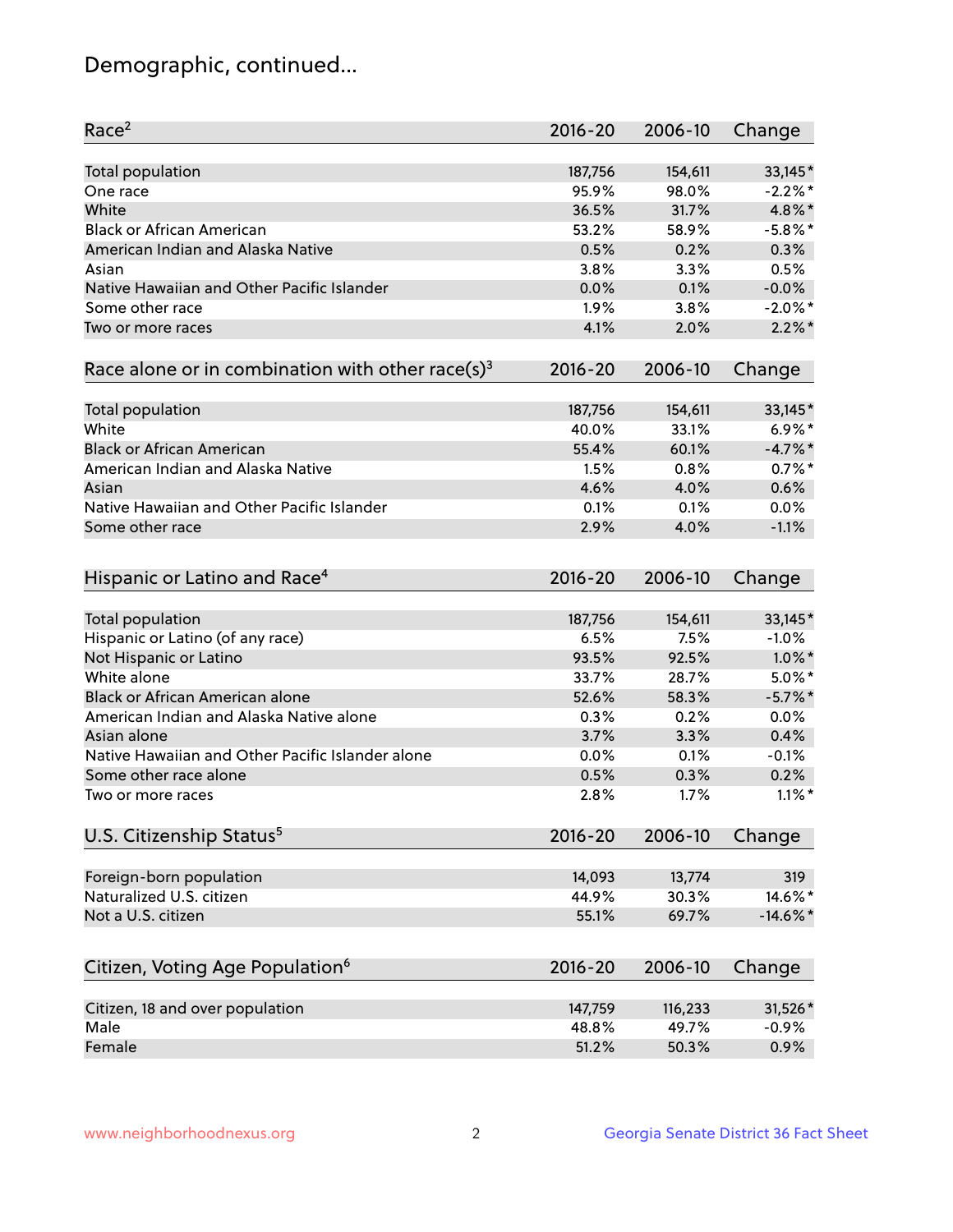#### Economic

| Income <sup>7</sup>                                 | $2016 - 20$ | 2006-10 | Change     |
|-----------------------------------------------------|-------------|---------|------------|
|                                                     |             |         |            |
| All households                                      | 83,828      | 68,852  | 14,976*    |
| Less than \$10,000                                  | 11.1%       | 16.7%   | $-5.6\%$ * |
| \$10,000 to \$14,999                                | 6.0%        | 7.4%    | $-1.4\%$ * |
| \$15,000 to \$24,999                                | 9.4%        | 11.9%   | $-2.5%$ *  |
| \$25,000 to \$34,999                                | 8.1%        | 11.3%   | $-3.3\%$ * |
| \$35,000 to \$49,999                                | 10.4%       | 12.9%   | $-2.4\%$ * |
| \$50,000 to \$74,999                                | 15.4%       | 14.2%   | 1.1%       |
| \$75,000 to \$99,999                                | 11.5%       | 8.7%    | $2.8\%$ *  |
| \$100,000 to \$149,999                              | 12.9%       | 8.9%    | 4.0%*      |
| \$150,000 to \$199,999                              | 5.8%        | 3.8%    | $2.0\%$ *  |
| \$200,000 or more                                   | 9.4%        | 4.0%    | $5.3\%$ *  |
| Median household income (dollars)                   | 57,719      | 37,999  | 19,720*    |
| Mean household income (dollars)                     | 87,983      | 59,165  | 28,818*    |
| With earnings                                       | 81.4%       | 81.0%   | 0.5%       |
| Mean earnings (dollars)                             | 95,839      | 65,306  | 30,532*    |
| <b>With Social Security</b>                         | 19.2%       | 16.2%   | $3.1\%$ *  |
| Mean Social Security income (dollars)               | 13,327      | 10,905  | $2,422*$   |
| With retirement income                              | 10.6%       | 8.5%    | $2.1\%$ *  |
| Mean retirement income (dollars)                    | 27,234      | 17,475  | $9,759*$   |
| With Supplemental Security Income                   | 6.4%        | 5.7%    | 0.7%       |
| Mean Supplemental Security Income (dollars)         | 8,381       | 7,243   | 1,137      |
| With cash public assistance income                  | 1.8%        | 1.8%    | 0.0%       |
| Mean cash public assistance income (dollars)        | 1,025       | 2,965   | $-1,941$   |
| With Food Stamp/SNAP benefits in the past 12 months | 17.9%       | 14.8%   | $3.2\%$ *  |
|                                                     |             |         |            |
| Families                                            | 31,797      | 27,293  | 4,504*     |
| Less than \$10,000                                  | 7.7%        | 14.3%   | $-6.6\%$ * |
| \$10,000 to \$14,999                                | 4.6%        | 7.7%    | $-3.1%$    |
| \$15,000 to \$24,999                                | 8.3%        | 13.1%   | $-4.8\%$ * |
| \$25,000 to \$34,999                                | 9.9%        | 10.8%   | $-1.0%$    |
| \$35,000 to \$49,999                                | 9.5%        | 13.1%   | $-3.6%$    |
| \$50,000 to \$74,999                                | 12.6%       | 11.3%   | 1.3%       |
| \$75,000 to \$99,999                                | 10.4%       | 7.6%    | 2.8%       |
| \$100,000 to \$149,999                              | 12.6%       | 10.3%   | 2.4%       |
| \$150,000 to \$199,999                              | 8.9%        | 5.3%    | $3.6\%$ *  |
| \$200,000 or more                                   | 15.5%       | 6.5%    | $9.0\%$ *  |
| Median family income (dollars)                      | 69,639      | 38,648  | 30,991*    |
| Mean family income (dollars)                        | 112,921     | 67,677  | 45,245*    |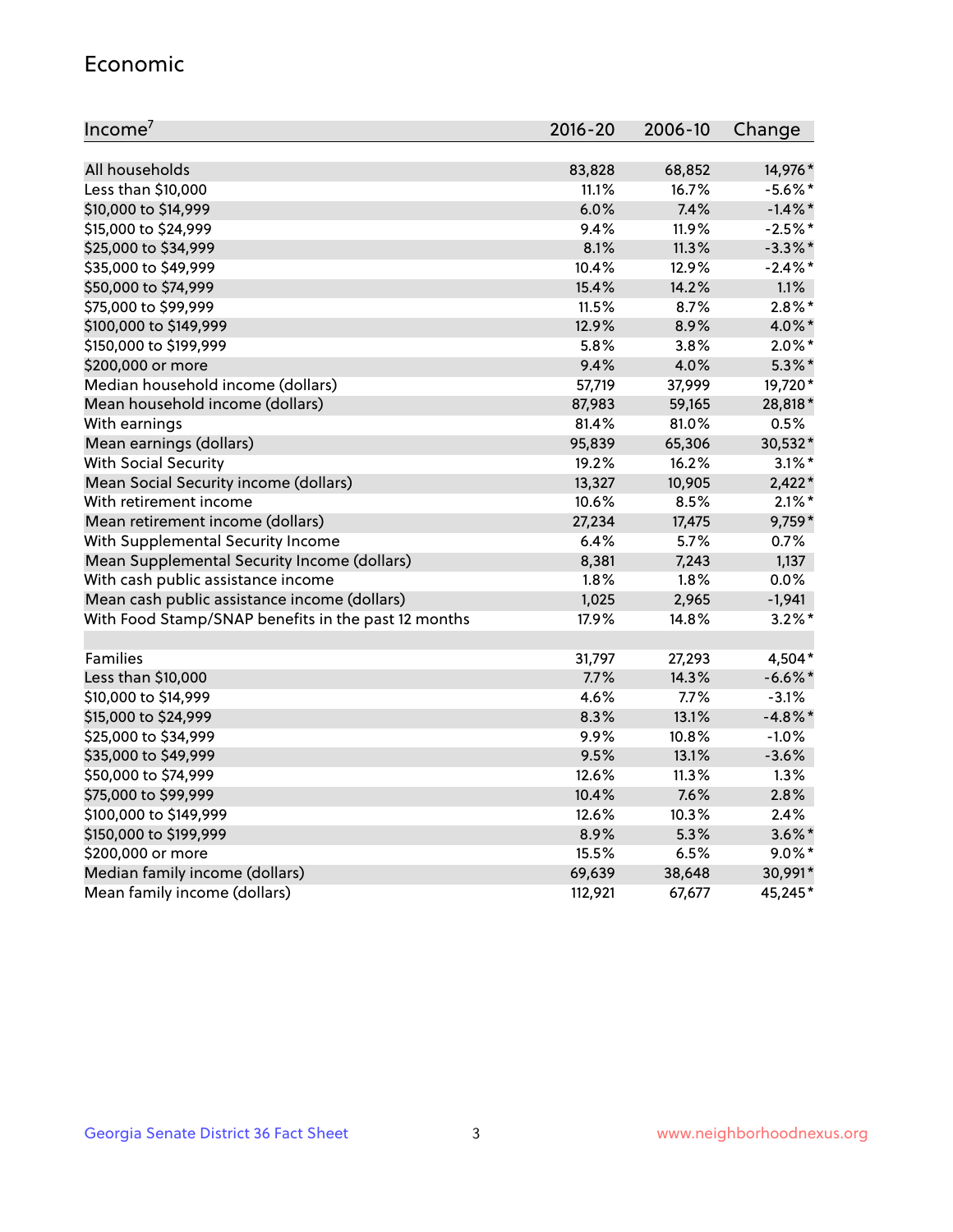## Economic, continued...

| Income, continued <sup>8</sup>                           | $2016 - 20$ | 2006-10 | Change      |
|----------------------------------------------------------|-------------|---------|-------------|
|                                                          |             |         |             |
| Nonfamily households                                     | 52,030      | 41,559  | 10,471*     |
| Median nonfamily income (dollars)                        | 51,982      | 36,003  | 15,979*     |
| Mean nonfamily income (dollars)                          | 71,316      | 52,678  | 18,638*     |
|                                                          |             |         |             |
| Median earnings for workers (dollars)                    | 40,112      | 28,948  | $11,164*$   |
| Median earnings for male full-time, year-round workers   | 65,013      | 44,806  | 20,208*     |
| (dollars)                                                |             |         |             |
| Median earnings for female full-time, year-round workers | 51,559      | 37,325  | 14,234*     |
| (dollars)                                                |             |         |             |
|                                                          |             |         |             |
| Per capita income (dollars)                              | 41,394      | 27,535  | 13,859*     |
|                                                          |             |         |             |
| Families and People Below Poverty Level <sup>9</sup>     | $2016 - 20$ | 2006-10 | Change      |
|                                                          |             |         |             |
| <b>All families</b>                                      | 18.2%       | 26.1%   | $-7.9%$ *   |
| With related children under 18 years                     | 30.8%       | 39.8%   | $-9.0%$     |
| With related children under 5 years only                 | 21.7%       | 34.0%   | $-12.3%$    |
| Married couple families                                  | 5.0%        | 8.0%    | $-3.0%$     |
| With related children under 18 years                     | 9.6%        | 12.5%   | $-2.9%$     |
| With related children under 5 years only                 | 7.3%        | 9.8%    | $-2.5%$     |
| Families with female householder, no husband present     | 36.3%       | 46.8%   | $-10.4\%$ * |
| With related children under 18 years                     | 47.1%       | 57.4%   | $-10.3\%$ * |
| With related children under 5 years only                 | 44.1%       | 58.8%   | $-14.7%$    |
|                                                          |             |         |             |
| All people                                               | 23.4%       | 28.3%   | $-5.0\%$ *  |
| Under 18 years                                           | 39.9%       | 48.7%   | $-8.8%$     |
| Related children under 18 years                          | 39.9%       | 48.7%   | $-8.8\%$ *  |
| Related children under 5 years                           | 39.1%       | 47.5%   | $-8.3%$     |
| Related children 5 to 17 years                           | 40.3%       | 49.4%   | $-9.1%$     |
| 18 years and over                                        | 19.6%       | 23.2%   | $-3.7%$ *   |
| 18 to 64 years                                           | 19.1%       | 22.6%   | $-3.5%$ *   |
| 65 years and over                                        | 22.9%       | 30.1%   | $-7.3%$     |
| People in families                                       | 23.1%       | 30.1%   | $-7.0\%$ *  |
| Unrelated individuals 15 years and over                  | 23.7%       | 25.6%   | $-1.9%$     |
|                                                          |             |         |             |
| Non-Hispanic white people                                | 8.8%        | 10.0%   | $-1.3%$     |
| Black or African-American people                         | 33.8%       | 38.3%   | $-4.5%$ *   |
| Asian people                                             | 16.5%       | 16.4%   | 0.1%        |
| Hispanic or Latino people                                | 16.6%       | 34.0%   | $-17.4\%$ * |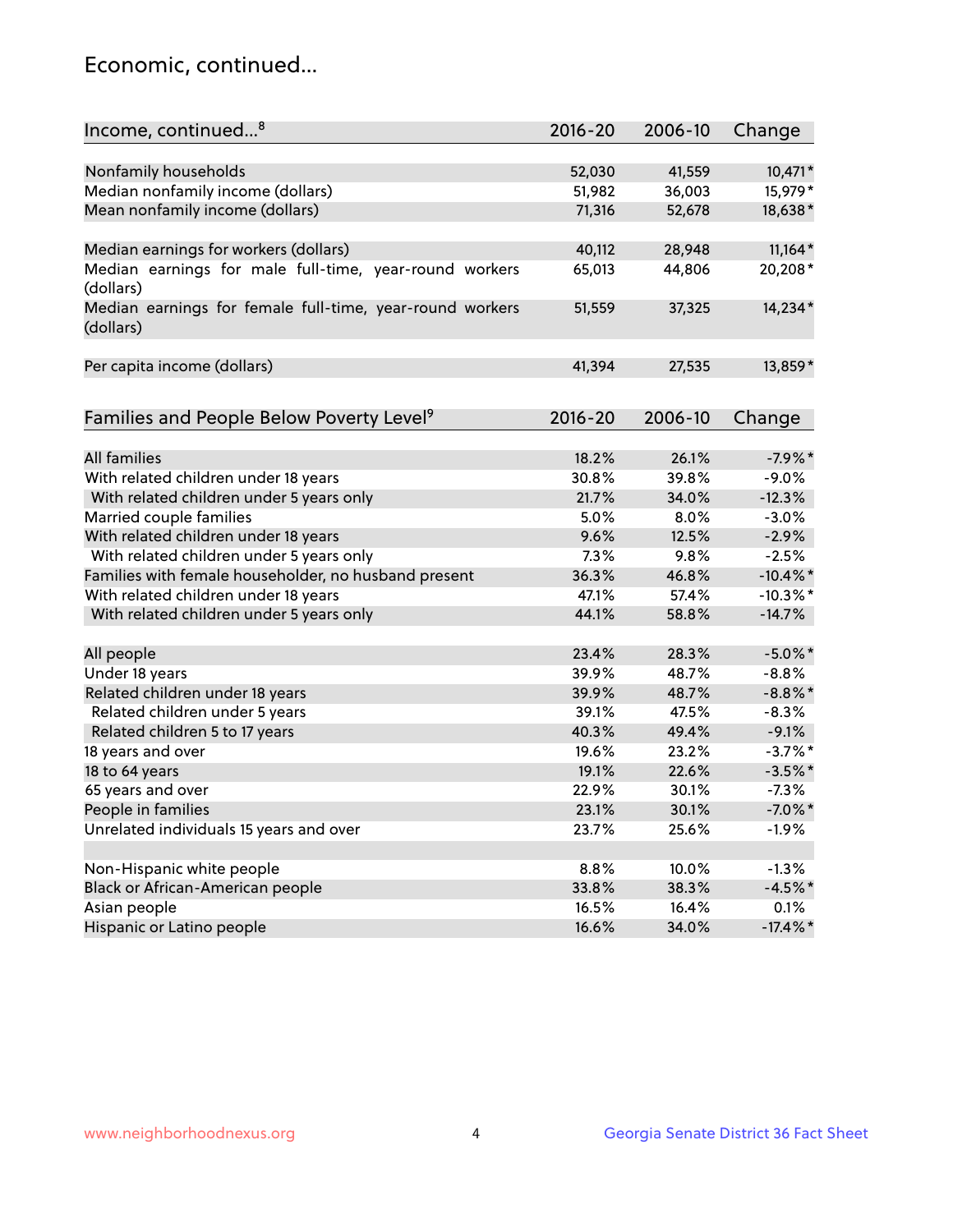## Employment

| Employment Status <sup>10</sup>                                        | $2016 - 20$ | 2006-10 | Change     |
|------------------------------------------------------------------------|-------------|---------|------------|
|                                                                        |             |         |            |
| Population 16 years and over                                           | 157,751     | 128,388 | 29,362*    |
| In labor force                                                         | 68.1%       | 66.8%   | 1.3%       |
| Civilian labor force                                                   | 68.0%       | 66.6%   | 1.3%       |
| Employed                                                               | 63.2%       | 59.2%   | 4.0%*      |
| Unemployed                                                             | 4.8%        | 7.5%    | $-2.7%$    |
| <b>Armed Forces</b>                                                    | 0.1%        | 0.1%    | $-0.0%$    |
| Not in labor force                                                     | 31.9%       | 33.2%   | $-1.3%$    |
| Civilian labor force                                                   | 107,214     | 85,552  | $21,662*$  |
| <b>Unemployment Rate</b>                                               | 7.1%        | 11.2%   | $-4.1%$    |
|                                                                        |             |         |            |
| Females 16 years and over                                              | 79,939      | 63,630  | 16,309*    |
| In labor force                                                         | 66.3%       | 62.4%   | 3.9%       |
| Civilian labor force                                                   | 66.3%       | 62.3%   | 4.0%       |
| Employed                                                               | 61.9%       | 54.7%   | $7.3\%$ *  |
| Own children of the householder under 6 years                          | 12,336      | 10,532  | $1,804*$   |
| All parents in family in labor force                                   | 82.3%       | 68.9%   | 13.4%      |
|                                                                        |             |         |            |
| Own children of the householder 6 to 17 years                          | 18,328      | 16,047  | 2,280*     |
| All parents in family in labor force                                   | 82.2%       | 69.2%   | 13.0%*     |
|                                                                        |             |         |            |
| Industry <sup>11</sup>                                                 | $2016 - 20$ | 2006-10 | Change     |
| Civilian employed population 16 years and over                         | 99,646      | 75,986  | 23,660*    |
|                                                                        | 0.4%        | 0.4%    | 0.1%       |
| Agriculture, forestry, fishing and hunting, and mining<br>Construction | 3.7%        | 5.8%    | $-2.1\%$ * |
| Manufacturing                                                          | 4.6%        | 5.5%    | $-0.8%$    |
| Wholesale trade                                                        | 1.9%        | 3.0%    | $-1.1%$    |
| Retail trade                                                           | 8.6%        | 10.1%   | $-1.5%$ *  |
| Transportation and warehousing, and utilities                          | 7.2%        | 6.0%    | 1.2%       |
| Information                                                            | 4.8%        | 5.6%    | $-0.8%$    |
| Finance and insurance, and real estate and rental and leasing          | 6.9%        | 6.9%    | $-0.1%$    |
| Professional, scientific, and management, and administrative           | 20.6%       | 17.4%   | $3.2\%$ *  |
| and waste management services                                          |             |         |            |
| Educational services, and health care and social assistance            | 20.5%       | 17.6%   | $2.9\%$ *  |
| Arts, entertainment, and recreation, and accommodation and             | 12.3%       | 12.5%   | $-0.2%$    |
| food services                                                          |             |         |            |
| Other services, except public administration                           | 3.8%        | 5.0%    | $-1.2%$    |
| Public administration                                                  | 4.8%        | 4.3%    | 0.6%       |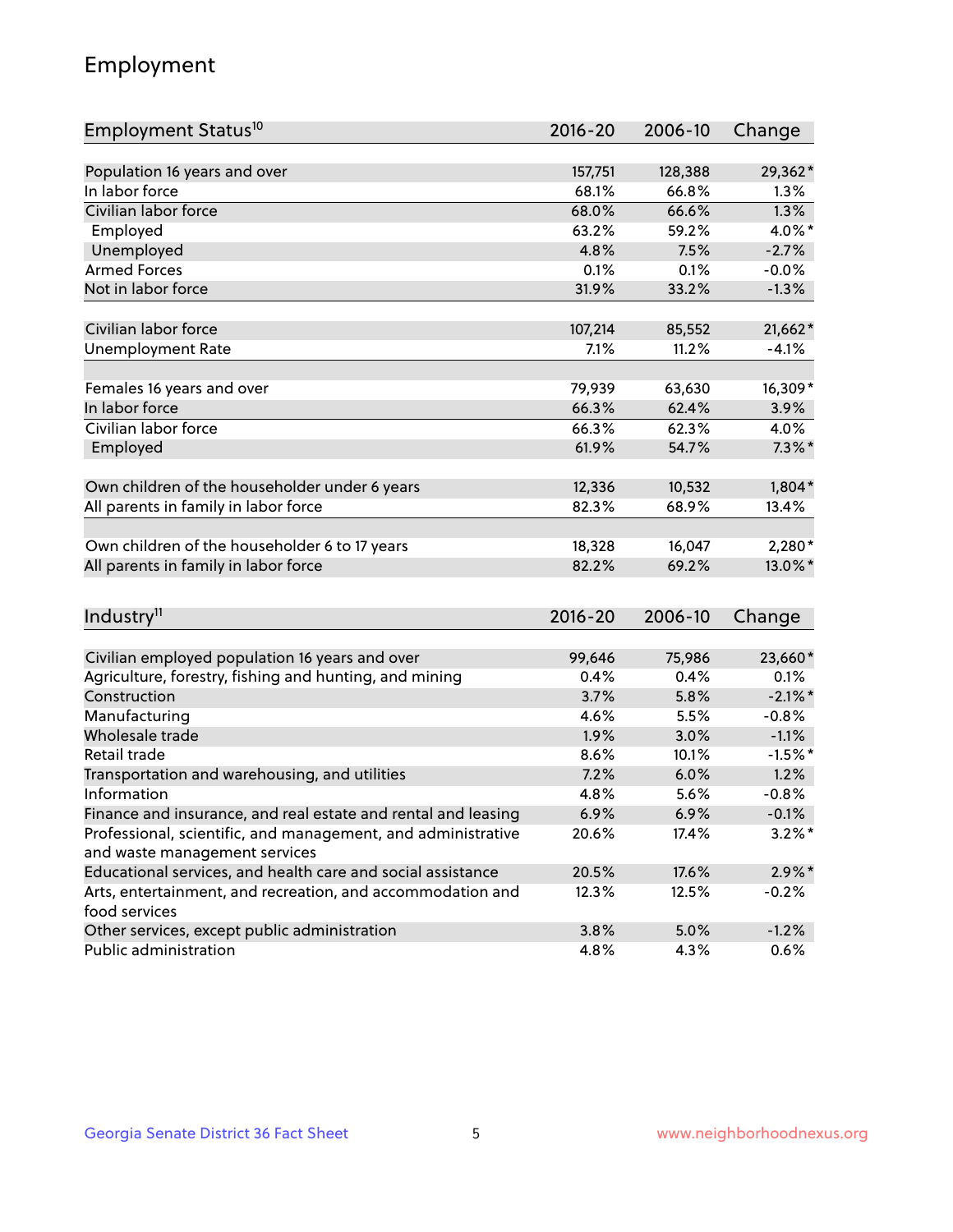## Employment, continued...

| Occupation <sup>12</sup>                                                    | $2016 - 20$ | 2006-10 | Change     |
|-----------------------------------------------------------------------------|-------------|---------|------------|
| Civilian employed population 16 years and over                              | 99,646      | 75,986  | 23,660*    |
| Management, business, science, and arts occupations                         | 53.6%       | 42.8%   | $10.8\%$ * |
| Service occupations                                                         | 15.4%       | 17.8%   | $-2.4\%$ * |
| Sales and office occupations                                                | 19.1%       | 23.7%   | $-4.6\%$ * |
|                                                                             |             |         | $-4.1%$    |
| and<br>maintenance<br>Natural<br>resources,<br>construction,<br>occupations | 2.8%        | 6.9%    |            |
| Production, transportation, and material moving occupations                 | 9.1%        | 8.8%    | 0.3%       |
| Class of Worker <sup>13</sup>                                               | $2016 - 20$ | 2006-10 | Change     |
|                                                                             |             |         |            |
| Civilian employed population 16 years and over                              | 99,646      | 75,986  | 23,660*    |
| Private wage and salary workers                                             | 80.4%       | 81.7%   | $-1.3%$    |
| Government workers                                                          | 14.2%       | 12.6%   | 1.6%       |
| Self-employed in own not incorporated business workers                      | 4.9%        | 5.6%    | $-0.6%$    |
| Unpaid family workers                                                       | 0.5%        | 0.1%    | 0.4%       |
| Job Flows <sup>14</sup>                                                     | 2019        | 2010    | Change     |
|                                                                             |             |         |            |
| Total Jobs in district                                                      | 259,490     | 204,536 | 54,954     |
| Held by residents of district                                               | 8.9%        | 8.5%    | 0.4%       |
| Held by non-residents of district                                           | 91.1%       | 91.5%   | $-0.4%$    |
| Jobs by Industry Sector <sup>15</sup>                                       | 2019        | 2010    | Change     |
|                                                                             |             |         |            |
| Total Jobs in district                                                      | 259,490     | 204,536 | 54,954     |
| Goods Producing sectors                                                     | 2.8%        | 5.4%    | $-2.6%$    |
| Trade, Transportation, and Utilities sectors                                | 10.1%       | 10.3%   | $-0.2%$    |
| All Other Services sectors                                                  | 87.1%       | 84.3%   | 2.8%       |
|                                                                             |             |         |            |
| Total Jobs in district held by district residents                           | 23,211      | 17,423  | 5,788      |
| <b>Goods Producing sectors</b>                                              | 2.9%        | 4.2%    | $-1.3%$    |
| Trade, Transportation, and Utilities sectors                                | 8.0%        | 7.4%    | 0.6%       |
| All Other Services sectors                                                  | 89.1%       | 88.4%   | 0.7%       |
|                                                                             |             |         |            |
| Jobs by Earnings <sup>16</sup>                                              | 2019        | 2010    | Change     |
| Total Jobs in district                                                      | 259,490     | 204,536 | 54,954     |
| Jobs with earnings \$1250/month or less                                     | 18.4%       | 17.0%   | 1.4%       |
| Jobs with earnings \$1251/month to \$3333/month                             | 24.7%       | 34.2%   | $-9.4%$    |
|                                                                             |             |         | 8.0%       |
| Jobs with earnings greater than \$3333/month                                | 56.8%       | 48.8%   |            |
| Total Jobs in district held by district residents                           | 23,211      | 17,423  | 5,788      |
| Jobs with earnings \$1250/month or less                                     | 21.9%       | 23.6%   | $-1.7%$    |
| Jobs with earnings \$1251/month to \$3333/month                             | 26.6%       | 37.2%   | $-10.6%$   |
| Jobs with earnings greater than \$3333/month                                | 51.5%       | 39.2%   | 12.3%      |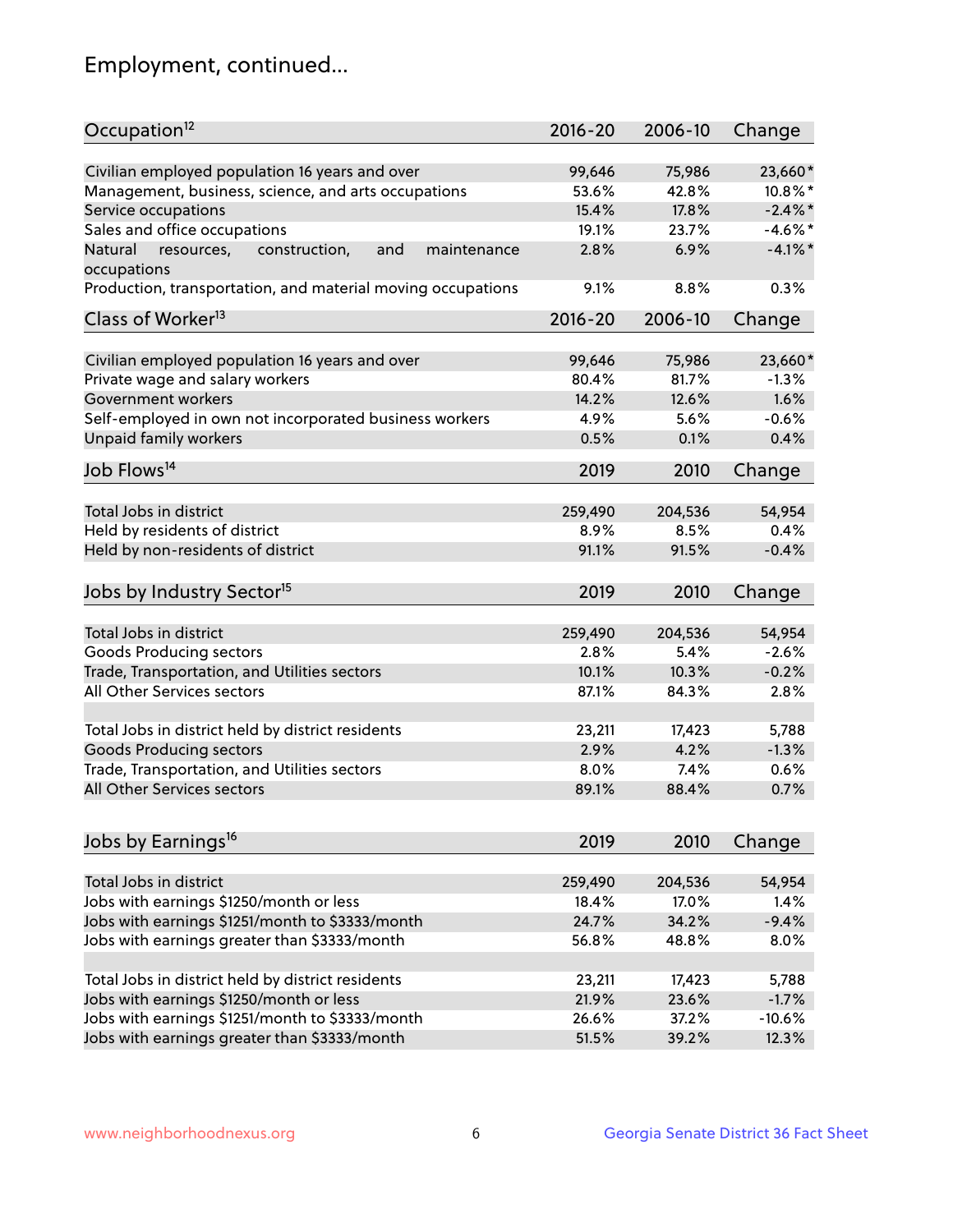## Employment, continued...

| 2019    | 2010    | Change  |
|---------|---------|---------|
|         |         |         |
| 259,490 | 204,536 | 54,954  |
| 19.4%   | 17.8%   | 1.7%    |
| 59.1%   | 64.7%   | $-5.6%$ |
| 21.5%   | 17.6%   | 3.9%    |
|         |         |         |
| 23,211  | 17,423  | 5,788   |
| 25.8%   | 24.8%   | 1.0%    |
| 58.0%   | 60.7%   | $-2.7%$ |
| 16.2%   | 14.5%   | 1.7%    |
|         |         |         |

#### Education

| School Enrollment <sup>18</sup>                | $2016 - 20$ | 2006-10 | Change     |
|------------------------------------------------|-------------|---------|------------|
|                                                |             |         |            |
| Population 3 years and over enrolled in school | 49,221      | 41,385  | 7,836*     |
| Nursery school, preschool                      | 5.3%        | 5.5%    | $-0.2%$    |
| Kindergarten                                   | 4.6%        | 3.7%    | 0.9%       |
| Elementary school (grades 1-8)                 | 27.4%       | 29.0%   | $-1.6%$    |
| High school (grades 9-12)                      | 12.0%       | 15.0%   | $-2.9\%$ * |
| College or graduate school                     | 50.7%       | 46.8%   | $3.9\%$    |
| Educational Attainment <sup>19</sup>           | $2016 - 20$ | 2006-10 | Change     |
|                                                |             |         |            |
| Population 25 years and over                   | 127,645     | 102,406 | 25,239*    |
| Less than 9th grade                            | 3.0%        | $6.0\%$ | $-3.0%$    |
| 9th to 12th grade, no diploma                  | 6.9%        | 11.2%   | $-4.3\%$ * |
| High school graduate (includes equivalency)    | 20.3%       | 23.9%   | $-3.6\%$ * |
| Some college, no degree                        | 15.1%       | 16.6%   | $-1.5%$    |
| Associate's degree                             | 6.2%        | 4.3%    | $1.9\%$ *  |
| Bachelor's degree                              | 27.0%       | 23.6%   | $3.4\%$ *  |
| Graduate or professional degree                | 21.5%       | 14.3%   | $7.2\%$ *  |
|                                                |             |         |            |
| Percent high school graduate or higher         | 90.1%       | 82.8%   | $7.4\%$ *  |
| Percent bachelor's degree or higher            | 48.5%       | 37.9%   | $10.6\%$ * |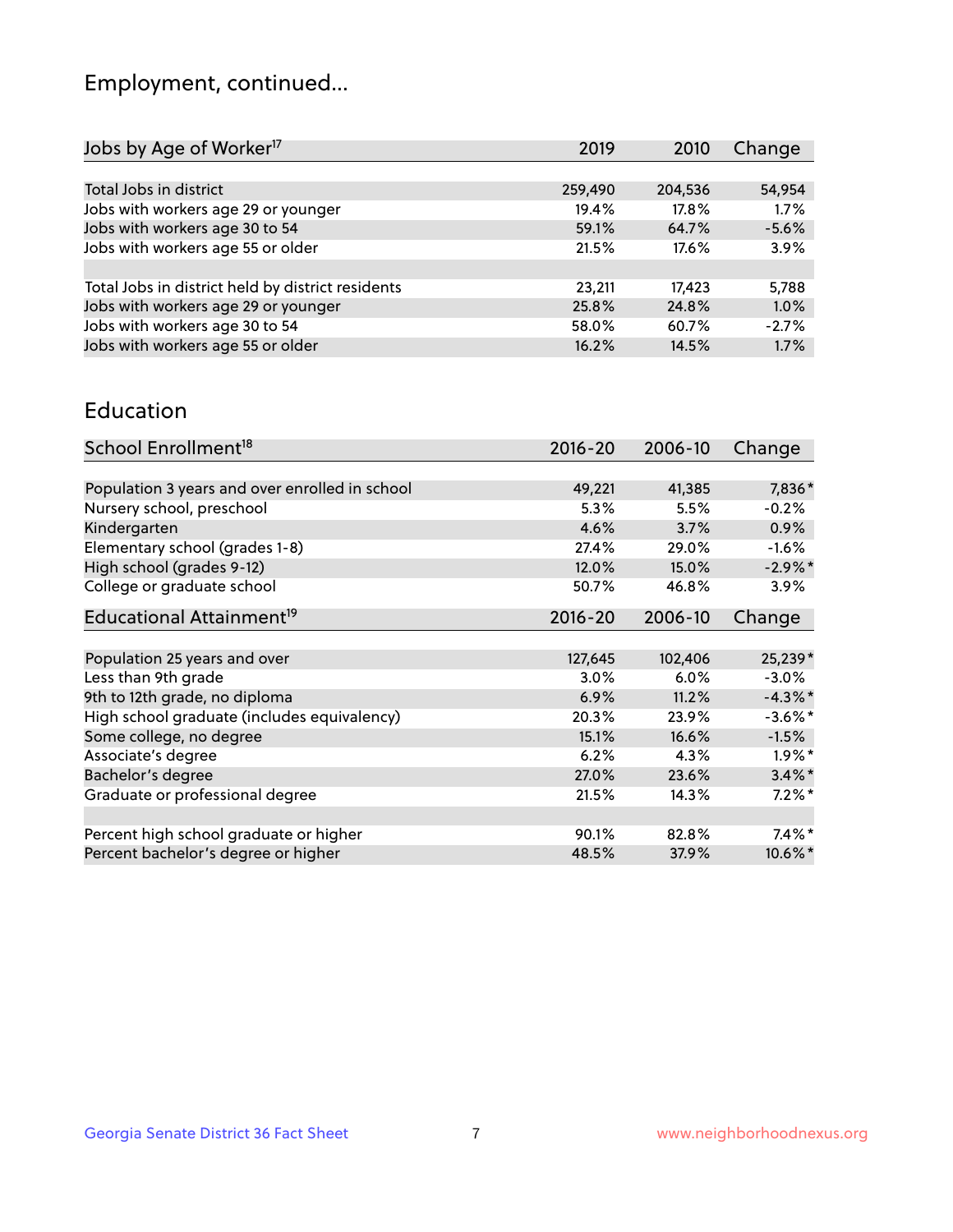## Housing

| Households by Type <sup>20</sup>                     | 2016-20     | 2006-10 | Change     |
|------------------------------------------------------|-------------|---------|------------|
|                                                      |             |         |            |
| <b>Total households</b>                              | 83,828      | 68,852  | 14,976*    |
| Family households (families)                         | 37.9%       | 39.6%   | $-1.7%$ *  |
| With own children under 18 years                     | 16.4%       | 18.0%   | $-1.6%$    |
| Married-couple family                                | 19.9%       | 19.1%   | 0.8%       |
| With own children of the householder under 18 years  | 6.6%        | 6.8%    | $-0.2%$    |
| Male householder, no wife present, family            | 3.5%        | 3.7%    | $-0.1%$    |
| With own children of the householder under 18 years  | 1.2%        | 1.3%    | $-0.1%$    |
| Female householder, no husband present, family       | 14.5%       | 16.9%   | $-2.4\%$ * |
| With own children of the householder under 18 years  | 8.6%        | 9.9%    | $-1.3\%$ * |
| Nonfamily households                                 | 62.1%       | 60.4%   | $1.7\%$    |
| Householder living alone                             | 50.0%       | 48.6%   | 1.4%       |
| 65 years and over                                    | 9.9%        | 6.6%    | $3.4\%$ *  |
| Households with one or more people under 18 years    | 18.4%       | 21.4%   | $-3.0\%$ * |
| Households with one or more people 65 years and over | 16.7%       | 12.6%   | $4.1\%$ *  |
|                                                      |             |         |            |
| Average household size                               | 2.02        | 2.07    | $-0.06*$   |
| Average family size                                  | 3.15        | 3.19    | $-0.04$    |
| Housing Occupancy <sup>21</sup>                      | $2016 - 20$ | 2006-10 | Change     |
|                                                      |             |         |            |
| Total housing units                                  | 97,671      | 88,630  | 9,041*     |
| Occupied housing units                               | 85.8%       | 77.7%   | $8.1\%$ *  |
| Vacant housing units                                 | 14.2%       | 22.3%   | $-8.1\%$ * |
| Homeowner vacancy rate                               | 2.5         | 10.2    | $-7.7*$    |
| Rental vacancy rate                                  | 6.8         | 13.4    | $-6.5*$    |
| Units in Structure <sup>22</sup>                     | 2016-20     | 2006-10 | Change     |
|                                                      |             |         |            |
| Total housing units                                  | 97,671      | 88,630  | $9,041*$   |
| 1-unit, detached                                     | 33.3%       | 36.0%   | $-2.7%$ *  |
| 1-unit, attached                                     | 3.6%        | 4.2%    | $-0.5%$    |
| 2 units                                              | 2.8%        | 4.9%    | $-2.1\%$ * |
| 3 or 4 units                                         | 5.1%        | 6.5%    | $-1.4%$ *  |
| 5 to 9 units                                         | 7.6%        | 9.4%    | $-1.8\%$ * |
| 10 to 19 units                                       | 8.9%        | 10.7%   | $-1.8\%$ * |
| 20 or more units                                     | 37.8%       | 27.5%   | $10.3\%$ * |
| Mobile home                                          | 0.8%        | 0.8%    | $-0.0\%$   |
| Boat, RV, van, etc.                                  | 0.1%        | 0.1%    | $-0.0%$    |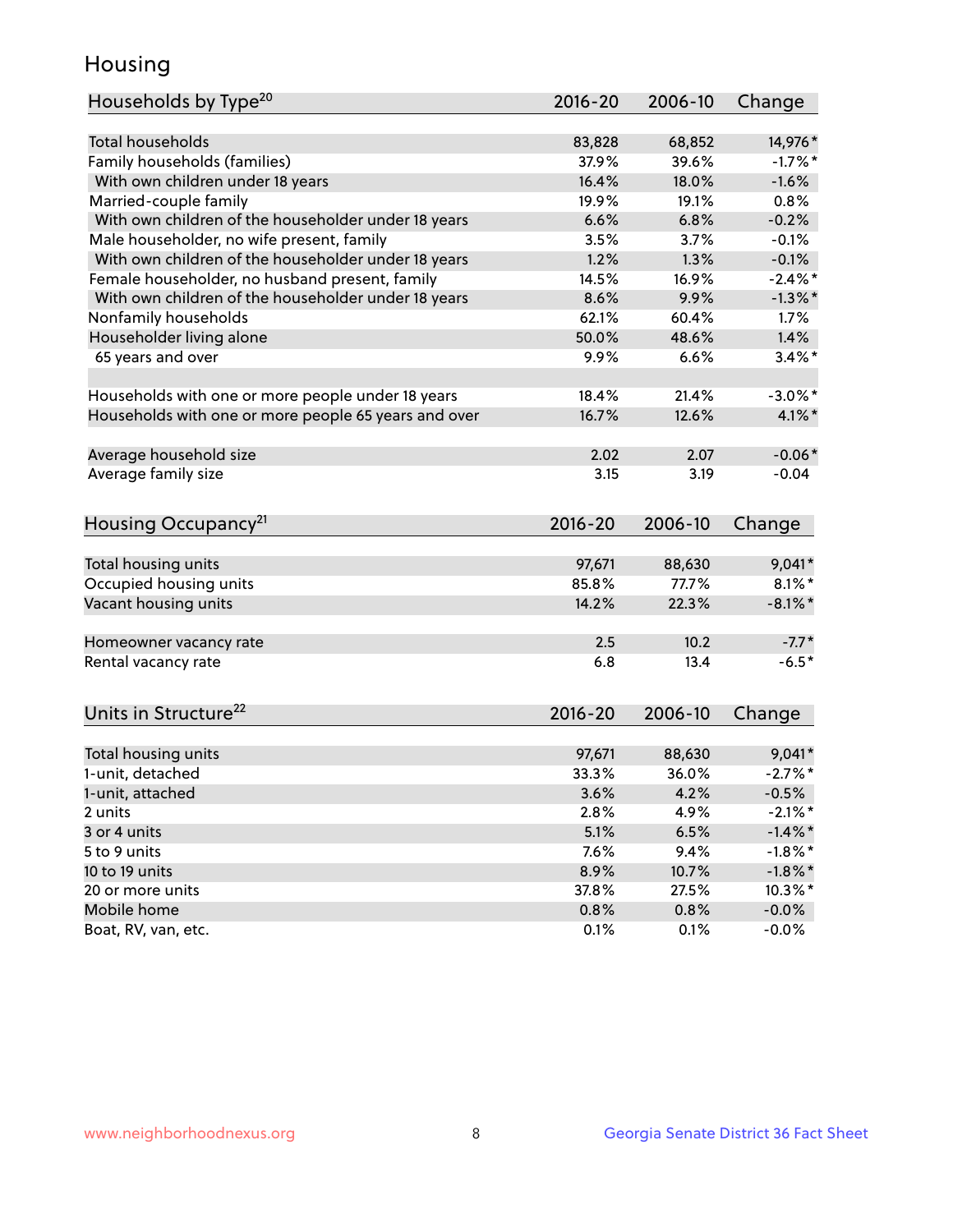## Housing, Continued...

| Year Structure Built <sup>23</sup>             | 2016-20     | 2006-10 | Change     |
|------------------------------------------------|-------------|---------|------------|
| Total housing units                            | 97,671      | 88,630  | $9,041*$   |
| Built 2014 or later                            | 6.5%        | (X)     | (X)        |
| Built 2010 to 2013                             | 4.1%        | (X)     | (X)        |
| Built 2000 to 2009                             | 24.2%       | 20.2%   | 4.0%*      |
| Built 1990 to 1999                             | 9.9%        | 8.9%    | 1.0%       |
| Built 1980 to 1989                             | 5.7%        | 6.0%    | $-0.3%$    |
| Built 1970 to 1979                             | 7.7%        | 9.6%    | $-2.0\%$ * |
| Built 1960 to 1969                             | 9.7%        | 13.7%   | $-4.0\%$ * |
| Built 1950 to 1959                             | 9.7%        | 14.3%   | $-4.6\%$ * |
| Built 1940 to 1949                             | 5.7%        | 8.0%    | $-2.3\%$ * |
| Built 1939 or earlier                          | 17.0%       | 19.3%   | $-2.3\%$ * |
| Housing Tenure <sup>24</sup>                   | $2016 - 20$ | 2006-10 | Change     |
| Occupied housing units                         | 83,828      | 68,852  | 14,976*    |
| Owner-occupied                                 | 38.9%       | 40.6%   | $-1.7%$ *  |
| Renter-occupied                                | 61.1%       | 59.4%   | 1.7%       |
| Average household size of owner-occupied unit  | 2.07        | 2.07    | $-0.00$    |
| Average household size of renter-occupied unit | 1.98        | 2.07    | $-0.10*$   |
| Residence 1 Year Ago <sup>25</sup>             | $2016 - 20$ | 2006-10 | Change     |
| Population 1 year and over                     | 185,483     | 152,492 | 32,990*    |
| Same house                                     | 77.3%       | 73.6%   | $3.7\%$ *  |
| Different house in the U.S.                    | 21.9%       | 25.8%   | $-3.9\%$ * |
| Same county                                    | 11.2%       | 14.1%   | $-2.9\%$ * |
| Different county                               | 10.8%       | 11.7%   | $-0.9%$    |
| Same state                                     | 5.9%        | 6.4%    | $-0.5%$    |
| Different state                                | 4.8%        | 5.2%    | $-0.4%$    |
| Abroad                                         | 0.7%        | 0.6%    | 0.1%       |
| Value of Housing Unit <sup>26</sup>            | 2016-20     | 2006-10 | Change     |
| Owner-occupied units                           | 32,568      | 27,947  | 4,620*     |
| Less than \$50,000                             | 3.9%        | 3.2%    | 0.7%       |
| \$50,000 to \$99,999                           | 7.8%        | 11.0%   | $-3.1%$    |
| \$100,000 to \$149,999                         | 9.3%        | 16.9%   | $-7.6%$ *  |
| \$150,000 to \$199,999                         | 11.8%       | 20.7%   | $-9.0\%$ * |
| \$200,000 to \$299,999                         | 22.1%       | 22.4%   | $-0.3%$    |
| \$300,000 to \$499,999                         | 24.6%       | 16.4%   | $8.2\%$ *  |
| \$500,000 to \$999,999                         | 17.2%       | 8.1%    | $9.1\%$ *  |
| \$1,000,000 or more                            | 3.3%        | 1.4%    | 1.9%       |
| Median (dollars)                               | 271,241     | 195,245 | 75,996*    |
| Mortgage Status <sup>27</sup>                  | $2016 - 20$ | 2006-10 | Change     |
| Owner-occupied units                           | 32,568      | 27,947  | 4,620*     |
| Housing units with a mortgage                  | 71.3%       | 80.8%   | $-9.4\%$ * |
| Housing units without a mortgage               | 28.7%       | 19.2%   | $9.4\%$ *  |
|                                                |             |         |            |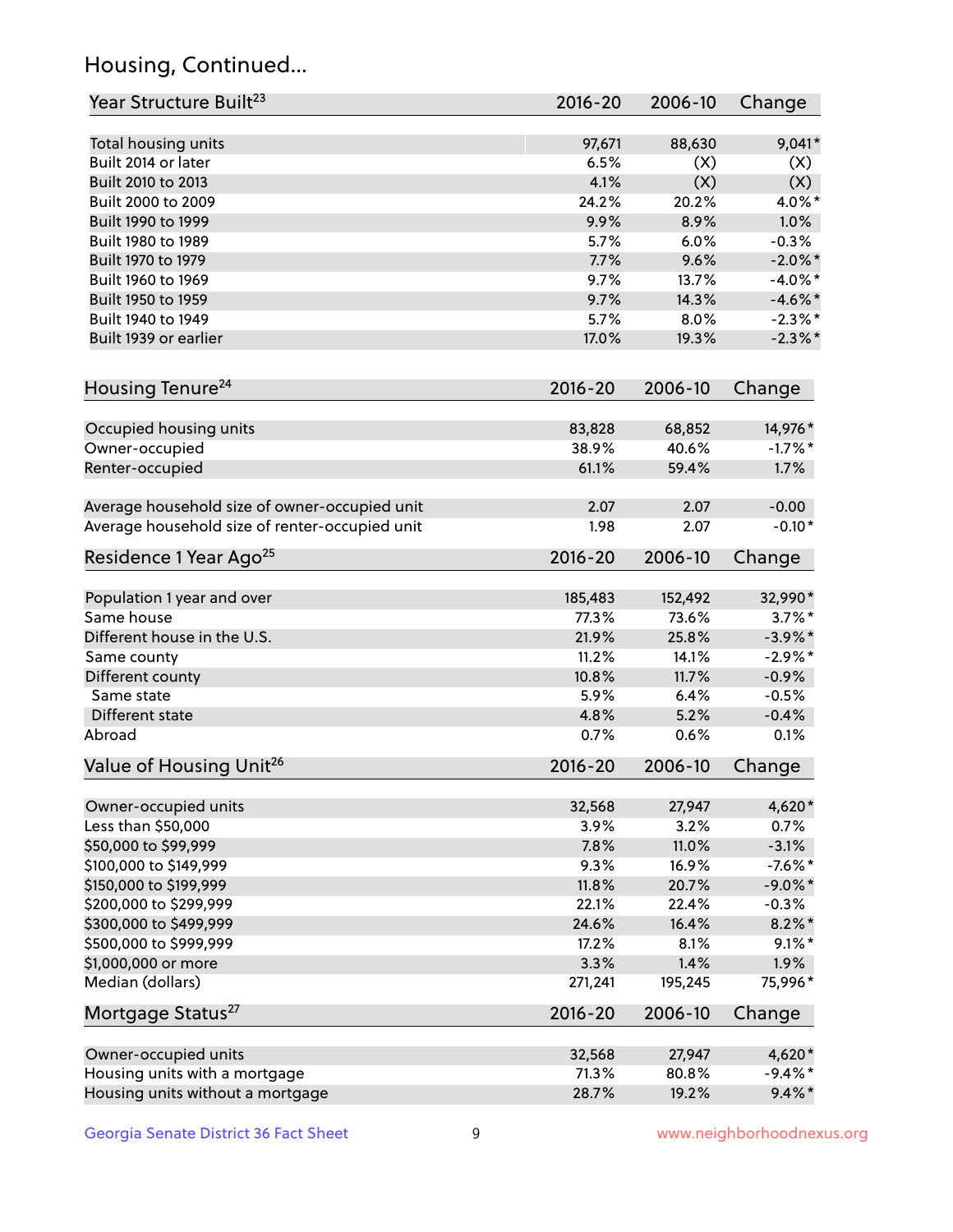## Housing, Continued...

| Selected Monthly Owner Costs <sup>28</sup>                                            | 2016-20     | 2006-10 | Change      |
|---------------------------------------------------------------------------------------|-------------|---------|-------------|
| Housing units with a mortgage                                                         | 23,237      | 22,580  | 657         |
| Less than \$300                                                                       | 0.2%        | 0.2%    | $-0.0%$     |
| \$300 to \$499                                                                        | 0.8%        | 1.1%    | $-0.3%$     |
| \$500 to \$999                                                                        | 11.1%       | 12.5%   | $-1.4%$     |
| \$1,000 to \$1,499                                                                    | 23.5%       | 29.9%   | $-6.5%$ *   |
| \$1,500 to \$1,999                                                                    | 23.8%       | 23.6%   | 0.3%        |
| \$2,000 to \$2,999                                                                    | 25.3%       | 21.4%   | 3.9%        |
| \$3,000 or more                                                                       | 15.4%       | 11.4%   | 4.0%        |
| Median (dollars)                                                                      | 1,804       | 1,634   | $171*$      |
|                                                                                       |             |         |             |
| Housing units without a mortgage                                                      | 9,331       | 5,367   | $3,964*$    |
| Less than \$150                                                                       | 5.6%        | 3.6%    | 2.0%        |
| \$150 to \$249                                                                        | 6.7%        | 10.4%   | $-3.7%$     |
| \$250 to \$349                                                                        | 13.4%       | 16.6%   | $-3.3%$     |
| \$350 to \$499                                                                        | 25.1%       | 28.2%   | $-3.1%$     |
| \$500 to \$699                                                                        | 17.9%       | 21.9%   | $-4.1%$     |
| \$700 or more                                                                         | 31.4%       | 19.2%   | 12.2%       |
| Median (dollars)                                                                      | 496         | 450     | 46*         |
| Selected Monthly Owner Costs as a Percentage of<br>Household Income <sup>29</sup>     | $2016 - 20$ | 2006-10 | Change      |
| Housing units with a mortgage (excluding units where<br>SMOCAPI cannot be computed)   | 23,043      | 22,353  | 690         |
| Less than 20.0 percent                                                                | 52.2%       | 29.2%   | 23.0%*      |
| 20.0 to 24.9 percent                                                                  | 15.2%       | 16.4%   | $-1.2%$     |
| 25.0 to 29.9 percent                                                                  | 8.4%        | 13.4%   | $-5.0\%$ *  |
| 30.0 to 34.9 percent                                                                  | 5.8%        | 9.2%    | $-3.4%$     |
| 35.0 percent or more                                                                  | 18.3%       | 31.7%   | $-13.4\%$ * |
| Not computed                                                                          | 194         | 227     | $-33$       |
| Housing unit without a mortgage (excluding units where<br>SMOCAPI cannot be computed) | 8,856       | 5,235   | $3,621*$    |
| Less than 10.0 percent                                                                | 52.2%       | 30.0%   | 22.3%       |
| 10.0 to 14.9 percent                                                                  | 17.2%       | 21.2%   | $-4.0%$     |
| 15.0 to 19.9 percent                                                                  | 7.6%        | 10.6%   | $-2.9%$     |
| 20.0 to 24.9 percent                                                                  | 3.5%        | 8.4%    | $-4.9%$     |
| 25.0 to 29.9 percent                                                                  | 3.0%        | 6.5%    | $-3.5%$     |
| 30.0 to 34.9 percent                                                                  | 3.4%        | 6.0%    | $-2.6%$     |
| 35.0 percent or more                                                                  | 13.1%       | 17.3%   | $-4.3%$     |
| Not computed                                                                          | 475         | 133     | 342         |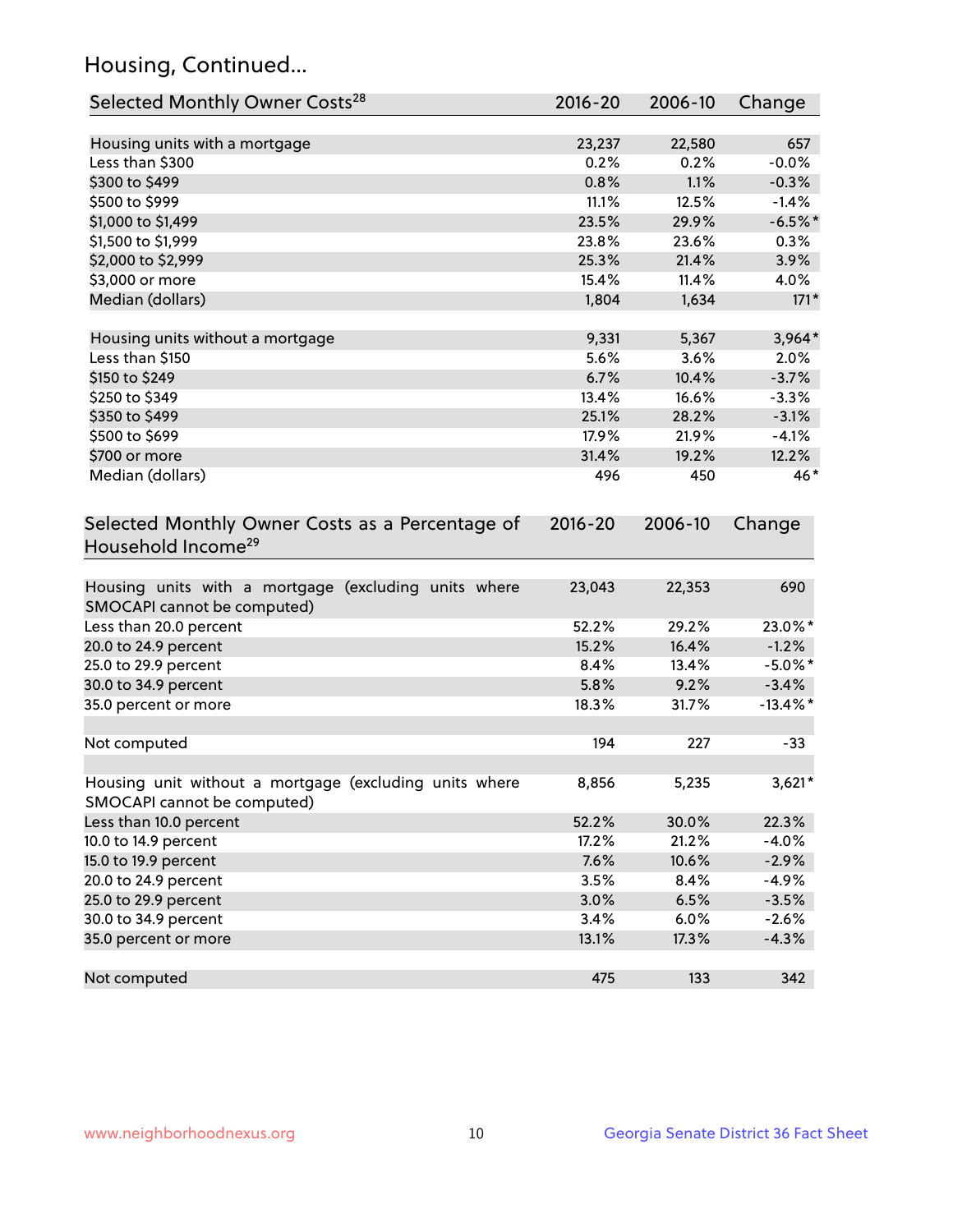## Housing, Continued...

| Gross Rent <sup>30</sup>   | 2016-20 | 2006-10 | Change     |
|----------------------------|---------|---------|------------|
|                            |         |         |            |
| Occupied units paying rent | 50,421  | 39,890  | 10,531*    |
| Less than \$200            | 3.2%    | 5.7%    | $-2.6%$    |
| \$200 to \$499             | 11.0%   | 14.7%   | $-3.7%$    |
| \$500 to \$749             | 10.8%   | 21.5%   | $-10.7%$ * |
| \$750 to \$999             | 15.3%   | 28.0%   | $-12.7%$   |
| \$1,000 to \$1,499         | 32.3%   | 23.0%   | $9.3\%$ *  |
| \$1,500 to \$1,999         | 18.7%   | 5.3%    | 13.4%*     |
| \$2,000 or more            | 8.9%    | $1.9\%$ | $7.0\%$ *  |
| Median (dollars)           | 1,137   | 925     | $212*$     |
|                            |         |         |            |
| No rent paid               | 839     | 1,014   | $-175$     |
|                            |         |         |            |

| Gross Rent as a Percentage of Household Income <sup>31</sup>                   | $2016 - 20$ | 2006-10 | Change     |
|--------------------------------------------------------------------------------|-------------|---------|------------|
|                                                                                |             |         |            |
| Occupied units paying rent (excluding units where GRAPI<br>cannot be computed) | 49,210      | 38,544  | 10,665*    |
| Less than 15.0 percent                                                         | 12.7%       | 11.0%   | 1.7%       |
| 15.0 to 19.9 percent                                                           | 13.3%       | 10.2%   | $3.0\%$ *  |
| 20.0 to 24.9 percent                                                           | 14.8%       | 10.3%   | 4.6%*      |
| 25.0 to 29.9 percent                                                           | 11.9%       | 14.5%   | $-2.6\%$ * |
| 30.0 to 34.9 percent                                                           | $7.0\%$     | 8.7%    | $-1.8%$    |
| 35.0 percent or more                                                           | 40.3%       | 45.3%   | $-5.0\%$ * |
|                                                                                |             |         |            |
| Not computed                                                                   | 2,050       | 2,360   | $-310$     |

## Transportation

| Commuting to Work <sup>32</sup>           | 2016-20 | 2006-10 | Change     |
|-------------------------------------------|---------|---------|------------|
|                                           |         |         |            |
| Workers 16 years and over                 | 98,077  | 74,421  | 23,656*    |
| Car, truck, or van - drove alone          | 58.0%   | 61.7%   | $-3.7\%$ * |
| Car, truck, or van - carpooled            | 6.7%    | 10.6%   | $-3.9\%$ * |
| Public transportation (excluding taxicab) | 10.5%   | 14.2%   | $-3.7\%$ * |
| Walked                                    | 6.7%    | 5.8%    | 0.9%       |
| Other means                               | 4.9%    | 2.2%    | $2.7\%$ *  |
| Worked at home                            | 13.1%   | 5.4%    | $7.7\%$ *  |
|                                           |         |         |            |
| Mean travel time to work (minutes)        | 26.9    | 26.8    | 0.1        |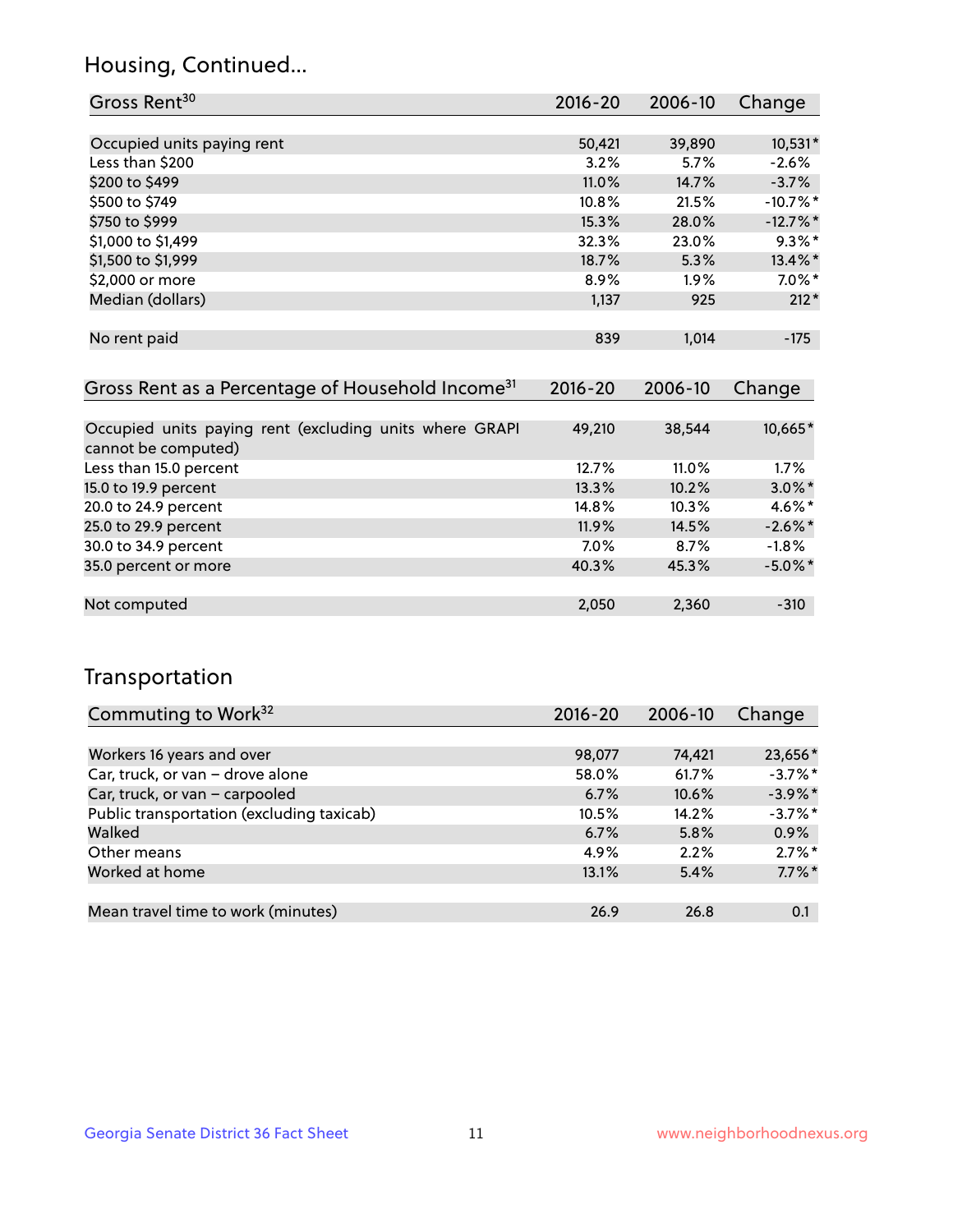## Transportation, Continued...

| Vehicles Available <sup>33</sup> | $2016 - 20$ | 2006-10 | Change     |
|----------------------------------|-------------|---------|------------|
|                                  |             |         |            |
| Occupied housing units           | 83,828      | 68.852  | 14,976*    |
| No vehicles available            | 18.9%       | 22.5%   | $-3.6\%$ * |
| 1 vehicle available              | 48.7%       | 46.2%   | $2.5\%$ *  |
| 2 vehicles available             | 26.7%       | 24.4%   | $2.3\%$ *  |
| 3 or more vehicles available     | 5.8%        | 6.9%    | $-1.1%$    |

#### Health

| Health Insurance coverage <sup>34</sup>                 | 2016-20 |
|---------------------------------------------------------|---------|
|                                                         |         |
| Civilian Noninstitutionalized Population                | 183,683 |
| With health insurance coverage                          | 87.9%   |
| With private health insurance coverage                  | 65.1%   |
| With public health coverage                             | 29.0%   |
| No health insurance coverage                            | 12.1%   |
| Civilian Noninstitutionalized Population Under 19 years | 35,879  |
| No health insurance coverage                            | 6.5%    |
| Civilian Noninstitutionalized Population 19 to 64 years | 130,946 |
| In labor force:                                         | 102,297 |
| Employed:                                               | 95,321  |
| With health insurance coverage                          | 87.6%   |
| With private health insurance coverage                  | 83.4%   |
| With public coverage                                    | 5.9%    |
| No health insurance coverage                            | 12.4%   |
| Unemployed:                                             | 6,975   |
| With health insurance coverage                          | 55.5%   |
| With private health insurance coverage                  | 36.0%   |
| With public coverage                                    | 21.9%   |
| No health insurance coverage                            | 44.5%   |
| Not in labor force:                                     | 28,650  |
| With health insurance coverage                          | 83.0%   |
| With private health insurance coverage                  | 55.2%   |
| With public coverage                                    | 33.0%   |
| No health insurance coverage                            | 17.0%   |